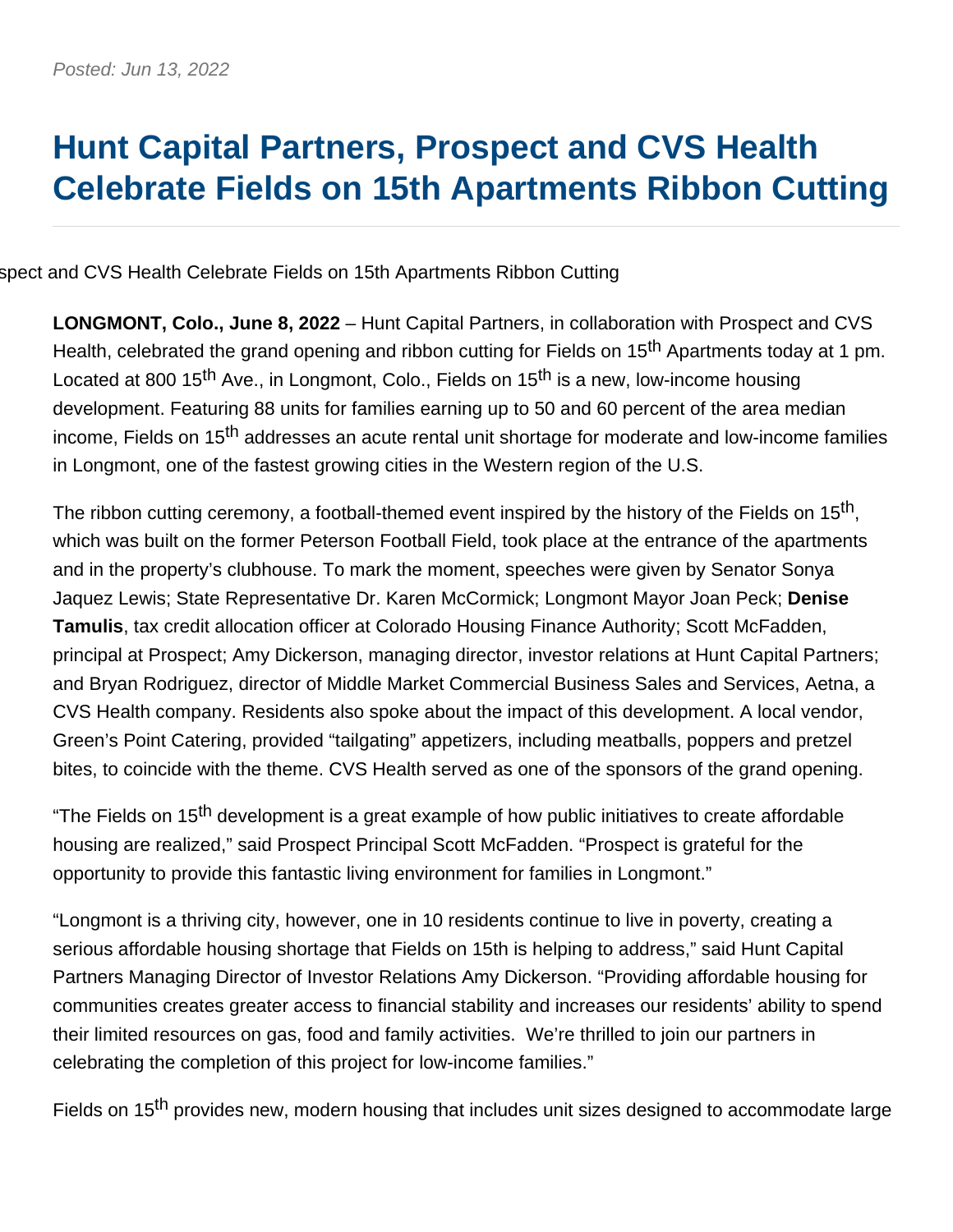families, at an affordable price point for workforce households in expensive Boulder County. Because the property was built on a former football field, the names of individual floor plans have been named after stadiums (e.g. "Mile High," after the "Mile High Stadium" in Denver). The development's unit mix includes nine one-bedroom, 29 two-bedroom, 34 three-bedroom and 16 four-bedroom apartments. Residents also enjoy community amenities, including a business center, community room, exercise facility, playground, picnic area, dog wash station, on-site management and parking spaces.

The total development cost for Fields on 15th is \$25 million. Hunt Capital Partners provided \$7.8 million in federal LIHTC equity financing and syndicated the tax credits through its multi-investor fund, Hunt Capital Partners Tax Credit Fund 37. The fund includes eight investors, including CVS Health, which made a \$1.5 million investment to develop Fields on 15<sup>th</sup>.

"When people have access to high-quality, affordable housing, it puts them in a better position to take care of their health and well-being," said Bryan Rodriguez, director of Middle Market Commercial Business Sales and Services, Aetna, a CVS Health company. "As part of our commitment to advance health equity, we're addressing housing insecurities in communities like Longmont where we can make a meaningful and lasting impact on the lives of individuals and families."

Additionally, Fields on 15th is one of the first affordable housing developments to be constructed under the city of Longmont's new Inclusionary Housing Ordinance. This ordinance provides incentives for affordable housing through development fee rebates as well as a \$500,000 loan from the city's Affordable Housing Fund, which was established with that ordinance in 2019. Other funding sources for Fields on 15<sup>th</sup> Apartments include \$20 million of tax-exempt and taxable construction financing from BBVA and \$14.75 million of tax-exempt and taxable permanent financing from Lument through a Freddie Mac forward commitment.

# **Environmental Social and Corporate Governance ("ESG") Investing**

Hunt Capital Partners recognizes that its institutional investors are seeking to increase the social value of their investments to help further their ESG initiatives. An investment in affordable housing not only improves the living conditions of its residents, but it also helps to remove obstacles that stand in the way of creating a healthy, safe and stable home environment for low-income families and seniors. When families spend less on housing-related expenses, they have more resources available for other essentials such as food and clothing, or even extracurricular activities and educational programs. One of the most significant benefits to providing quality affordable housing is an increase in an individual's physical and mental health. Hunt Capital Partners' affordable housing investments create a lasting effect on the people and communities they serve for generations to come.

### **About Hunt Capital Partners**